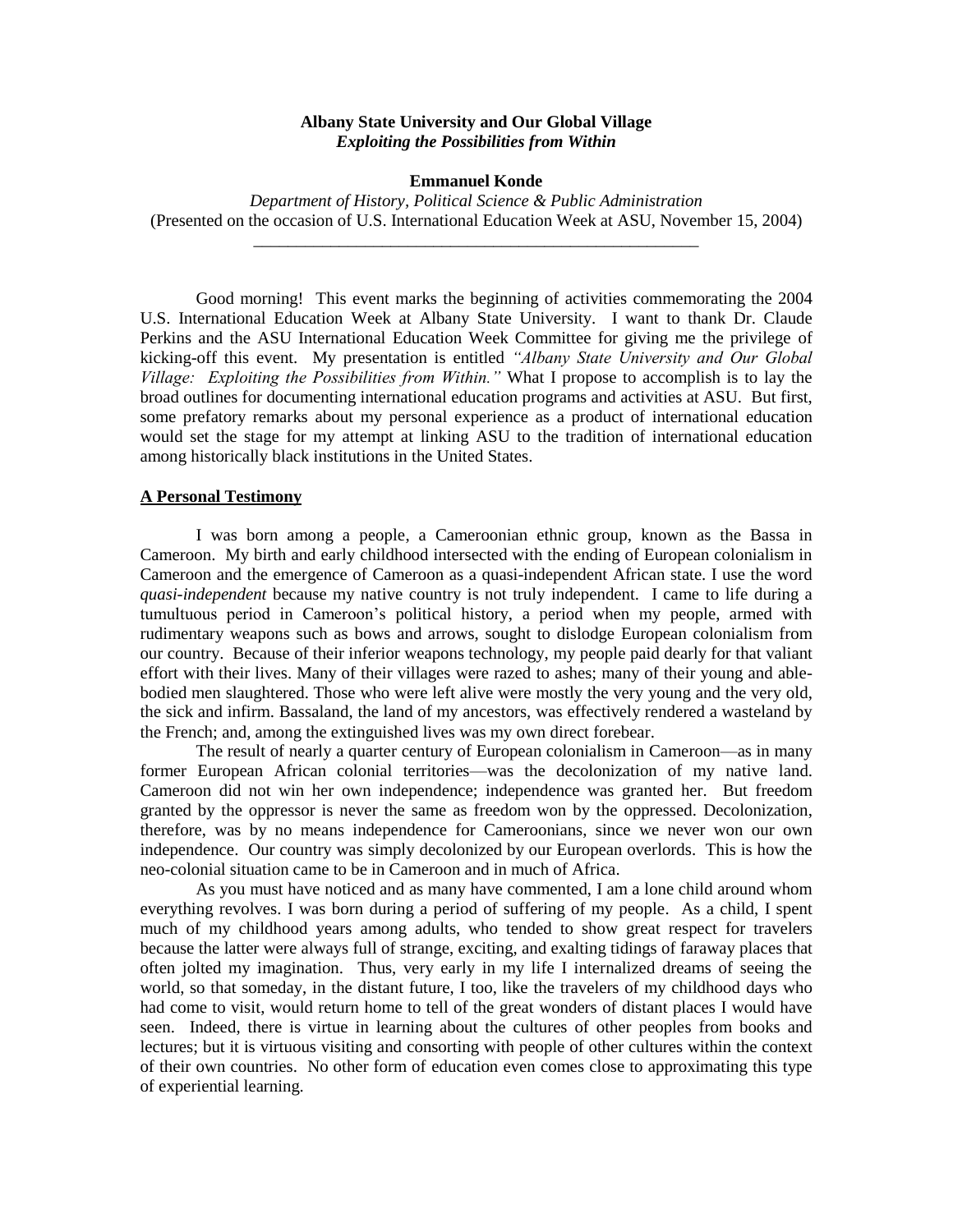Little did I know during my childhood that I would end up in the New World, school there, marry there, bear children there, and raise a new breed of humankind that would speak not like me or my forebears, but like what my people call the "white man." It was a spectacle to behold last December (2003), when I took my six-year-old son on a visit to Cameroon. I observed my family members across the Atlantic examine my son with curiosity, referring to him as "talking like a white man." In as much as my American child was an object of curiosity to my family members in Cameroon, in like manner, they too, were a curious bunch to him. Yet curiosity, which is usually evoked when people encounter the unfamiliar, spurs a desire to learn about things unfamiliar. And so the meeting of members of my two families on the two sides of the Atlantic constituted a veritable learning experience—a sort of lesson in international education on a small scale—for my son on the one hand, and for my extended family in Cameroon on the other.

International education provides us a broad perspective from which to understand the world and its peoples. It equips us with the ability to interact with people from far and wide, an ultimately leads to expansion of our intellectual horizons and worldviews. With the shrinking of our world into a global village, the value of international education is becoming all the more important, all the more inestimable.

Yes, I am a product of international education. My first real encounter with Americans occurred immediately upon my arrival at a Midwestern college, where I spent my first four years in the United States. The scene of that initial encounter was the college dinning hall, during a meal of chicken and mashed potatoes. That too, was my first real American meal. In the tradition of my people, I undertook to eating the chicken with my fingers, and, in the process, chewed the bones in my avid search for the marrow hidden inside the bones. There is something about bone marrow that I am still at a loss to understand why my people like to eat it. My first discovery was that American chicken bones were different from those of chicken found in Cameroon. American chicken bones are much softer, and so my strong teeth tore them open with ease and facility, and the crackling sound of chicken bones could be heard throughout the dinning hall. All eyes were turned to my direction in utter amazement. My new college mates scurried to my table to observe firsthand a man of exotic taste chewing chicken bones. What followed was an avalanche of strange questions, again, borne of curiosity, about my country of origin. Flung at me from one corner of the table to another, their questions included: "Where are you from?" "Do you live on trees and in caves in your country?" "Do you ride goats?" "Do you have cars?" "How did you get here?" Obviously, I had created a sensation just by eating the way people of my culture did, and from that point on I became very popular on campus.

As if the first encounter was not enough, the spring semester of 1979 opened with another big surprise. This time it came from two African American female school mates. My undergraduate institution was predominantly white. Blacks numbered only 12, of whom two came from Africa—Eric Anang (from Ghana) and me. On that sunny spring afternoon, Rhonda Moss and Karyn Officer accosted me immediately after lunch and thrust the big question at me: "Emmanuel," they queried, "why did your people sell us into slavery?" I was completely flabbergasted and taken aback. My subdued answer was "I do not know." Since that time their question has haunted me like a nightmare. I finally laid it to rest a few weeks back when I completed a book-length monograph on the "Origins of the European Slave Trade in West Africa." That enterprise took me more than 20 years to execute. The question of Rhonda and Karyn prompted me to study African history in graduate school.

During my four years of college I spent nearly every weekend and vacation with my host family—the Richard Kneed Family. For four years my host family made the Hillsdale Country Club my place of recreation. Born into the Presbyterian Church by parental association, my religious affiliation endeared me to an American family that was ostensibly surprised by my knowledge of the scriptures. Through their intervention, I became an associate member of the First Presbyterian Church in Hillsdale, Michigan. After church service every Sunday, we would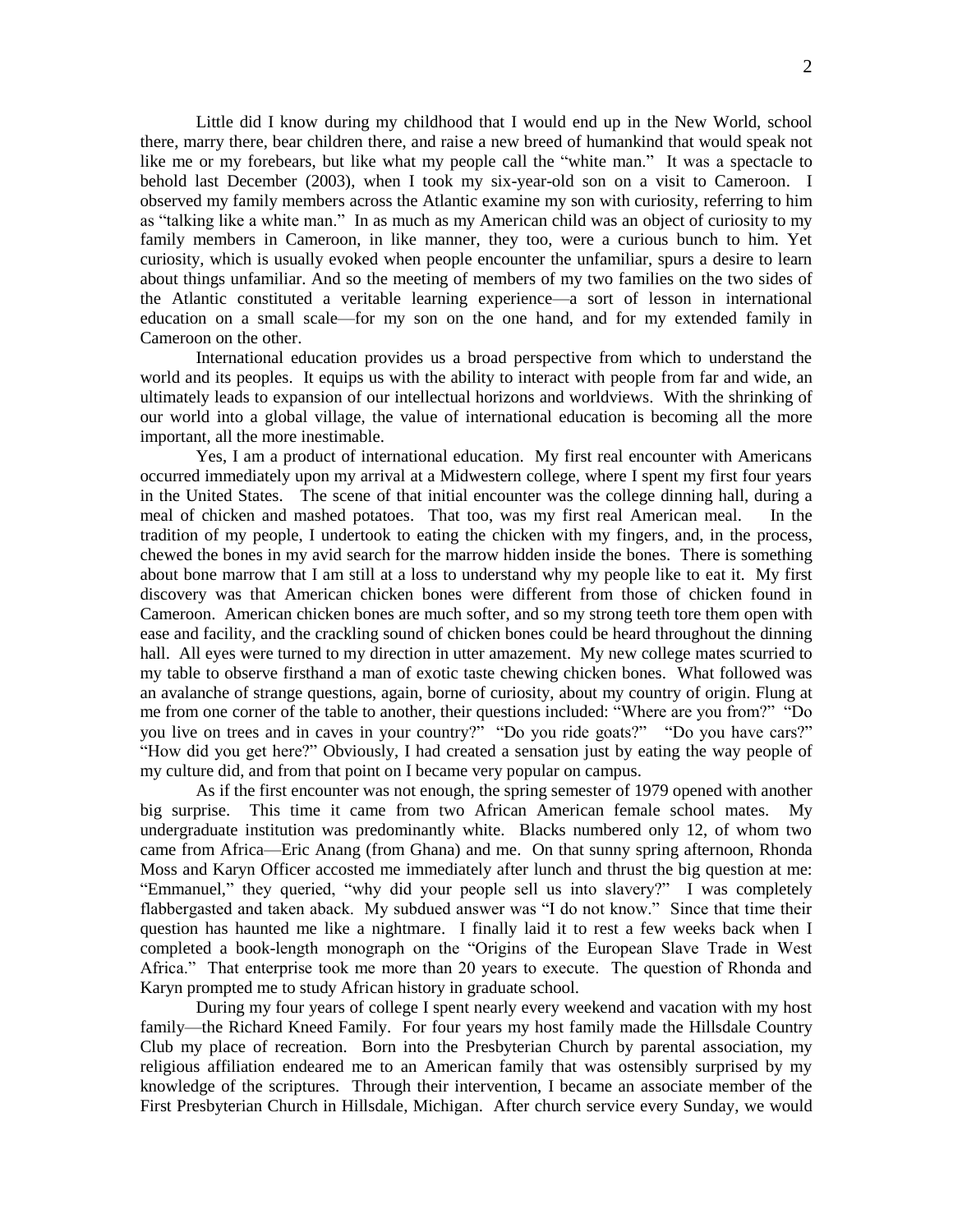proceed to the country club for brunch. I learned how to ice skate in the winters, and in the summers learned how to water ski. In the spring I accompanied my host family on long trips, which included family reunions. At first I was shy, almost timid, and careful not to do or say the wrong things. As I learned the social mores and etiquette of my American hosts, I gradually warmed-up, gained self-confidence, and became more relaxed. But never was I able to bring myself to call them by their first names, even when they insisted. My reluctance, I think, is a cultural baggage brought from Cameroon I have never been able to lay down. I was effectively acculturated and transformed into a bourgeoisie, but one without any capital of his own.

Of course, my kind hosts were very curious about me. And so in the beginning I was occasionally tested with some infantile exercises, which I found rather amusing than insulting. I was made to understand that Americans did not like aggressive people, but also that they did not care much for wimps. I was taught to be insistent and assertive, but in a non-aggressive way; to know when to, and when not to, be assertive.

I have spoken rather glowingly about the bright side of my experience in America. But America has a dark side, too. The dark side that W.E.B. DuBois had called the problem of the twentieth century—*the color line*--more than one hundred years ago. I had befriended one David Odenbach upon arriving in the United States. David was a junior during my freshman year. We met in Dr. Payne's American Government class and studied together. A few months before his graduation, he and his fiancé, one Marsha Kaplinski were scheduled to marry. David came from California and Marsha from Chicago, Illinois. David kindly invited me to the wedding, but upon learning that a black person was going to be present, Marsha's parents, first generation immigrants from Poland, decided not to have me grace their daughter's wedding with my presence. It is thus that I was effectively *dis-invited* to my first American friend's wedding because I happened to be black. At the time I did not understand how a bride's family could *disinvite* the groom's guest because in my native Cameroon it was the groom's family that paid for the wedding and usually decided on who could attend a wedding from their own side. But I later learned that in America it was the bride's family that foots the bill and therefore could determine the list of invitees.

Frankly, I was very disappointed and took ill for a day or two. I had been sheltered by host family and, through their intervention, accepted everywhere. The Kaplinskis rebuff was my first encounter with reality, which I eventually accepted. In as much as I could not understand what had happened, I accepted the fact that I was in a new culture and a new way of doing things had to obtain. Well, of such is a partial narrative of my cultural education in America.

# **On Humans and Institutions**

My presentation is designed to provoke thought… thought about where ASU now stands with respect to international education, thought about how far ASU has come, thought about where ASU is going. My approach is historical because history is a contract between the past, the present, and the future; between the dead, the living, and the yet-to-be-born. But it is those of us in the present, the living, who constitute the primary actors in history. It is our responsibility to shape the future, through combining lessons from the past and present in our deliberate efforts to give direction to the future.

Consequently, institutions, like humans beings, must pause periodically to take stock of their accomplishments and to examine the trajectory of their lives. What have we accomplished? What were our successes and failures? Why did we fail? What were our mistakes? And how can we amend them? Because the lives of institutions are intricately intertwined with those of the people who serve them, especially the leaders, it is difficult to discuss institutions without making mention of the men and women who fashion and administer institutional policies.

Today, I want to pause for a moment to examine the trajectory of international education at Albany State University. While the picture appears to be somewhat blurry; and the record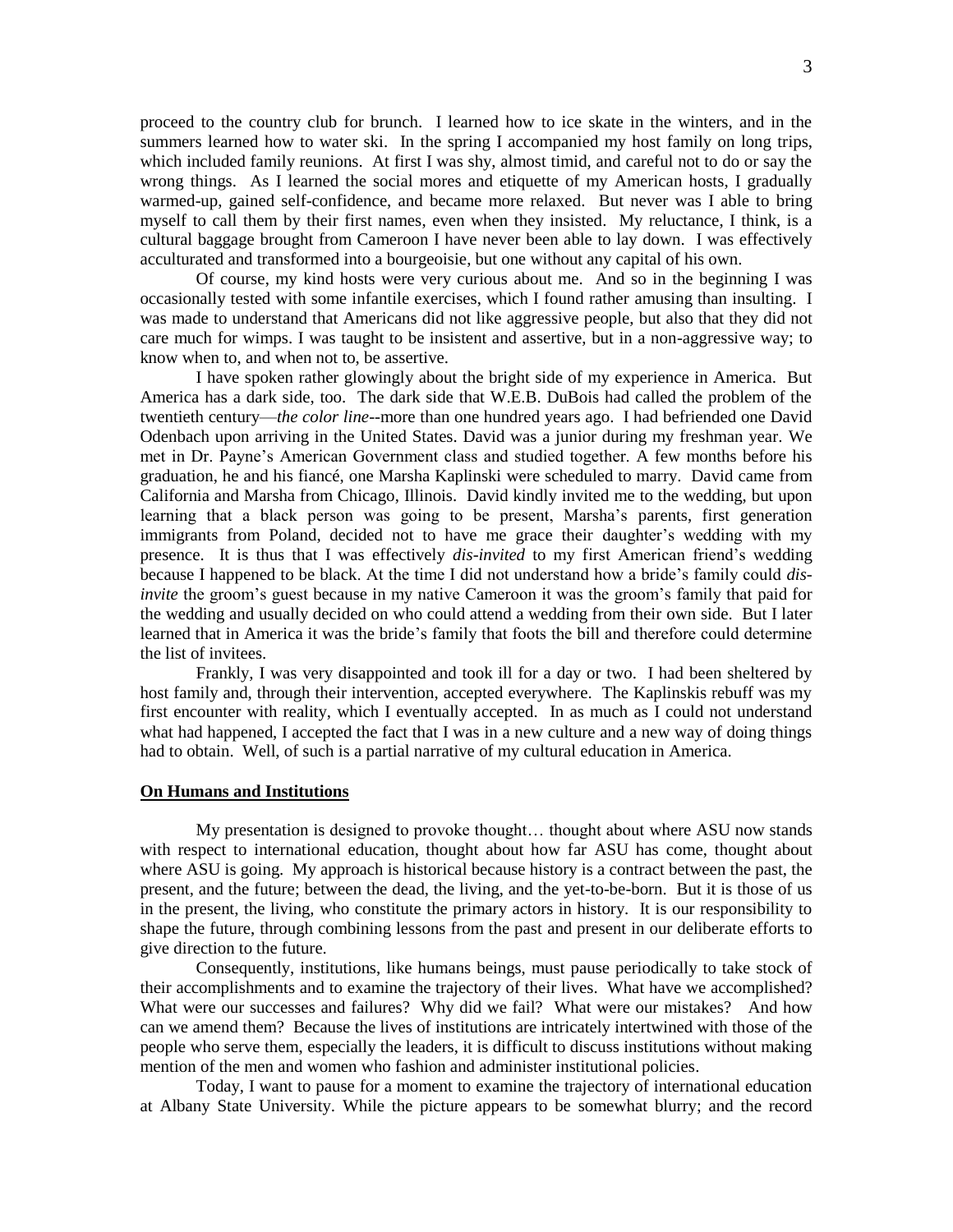perhaps too recent and sketchy to reconstruct with any degree of certitude, it is necessary to begin the process of reconstruction now. This is imperative upon us, particularly at this juncture when ASU is rapidly changing. Change introduces uncertainty, and uncertainty causes apprehension among some of us. But change is an integral part of growth and, even among humans, we find that no person stays stagnant in childhood when adolescence beckons them; and none in adolescence, when adulthood comes calling. Ultimately we all grow old, wither and die out!

The theme of this year's International Education Week at ASU is *"Academic Excellence: An Appreciation for Education on an International Level."* Consequently, some aspects of my presentation will attempt to address this theme. Because too often we expend a lot of effort and energy extolling the virtues of others, sometimes forgetting that we, too, are also involved in similar pursuits and that our work is as important as the work of others. My synoptic appraisal of international education at ASU is twofold: (1) an expression appreciation of what has been accomplished, and; (2) a tentative attempt at linking the history of ASU with the long tradition of African American institutions of higher learning catering to the educational needs of international students.

This dual approach would permit me to connect the current effort at internationalizing ASU with the work of other HBCUs dating back to the dawn of the twentieth century. I have adopted in my narrative a juxtaposing of the past and present, with a view to presenting an ASU future in international education whose outlines are already in the making. To that end, my presentation is divided into three sections. The first section examines the foundation laid by the founder of this institution and the work of his successors to 1996; the second documents some of the accomplishments of the last four years, 2000-2004; and the third attempts to project some future trends. My desire is to initiate the practice of documenting the accomplishments of ASU in international education, while hoping that others will fill in the gaps, and improve on the shortcomings, of this tentative appraisal.

# **From Institute to University, 1903-1996**

In July 1996, Dr. Portia Holmes Shields became the seventh and first woman president of Albany State College. Officially invested in April 1997, President Shields inherited a rich tradition of academic excellence from her six male predecessors and accordingly harnessed her bequest, a tradition of excellence, to international proportions.

This institution was founded in 1903 by Dr. Joseph Winthrop Holley as Albany Bible and Manual Training Institute. The Institute's original mission was limited to providing religious and manual training for African American youths of Southwest Georgia. With its financial support coming mainly from private and religious organizations, Albany Bible and Manual Institute undertook the training of teachers with the aim of preparing them to teach basic academic skills and to instruct students in the trades and industries. Special emphasis was placed on domestic science. When in 1917 Albany Bible and Manual Institute became a state supported two-year college with a Board of Trustees, its name changed to Georgia Normal and Agricultural College. Although the College's educational program focused primarily on agriculture, it also strove to train elementary school teachers. In 1932, following the establishment of the Board of Regents, Georgia Normal and Agricultural College was incorporated into the newly established University System of Georgia.

From 1903 to 1943, Dr. Holley presided over the early development of this institution and carefully laid the edifice upon which it would eventually grow from an institute to a university. Always poised to meet the changes that were taking place in the larger society, the institution smoothly adjusted its programs to accommodate global change. In 1943, Georgia Normal and Agricultural College expanded to be in step with global transformations. That same year the College had its second president in the person of Dr. Aaron Brown, and it was granted a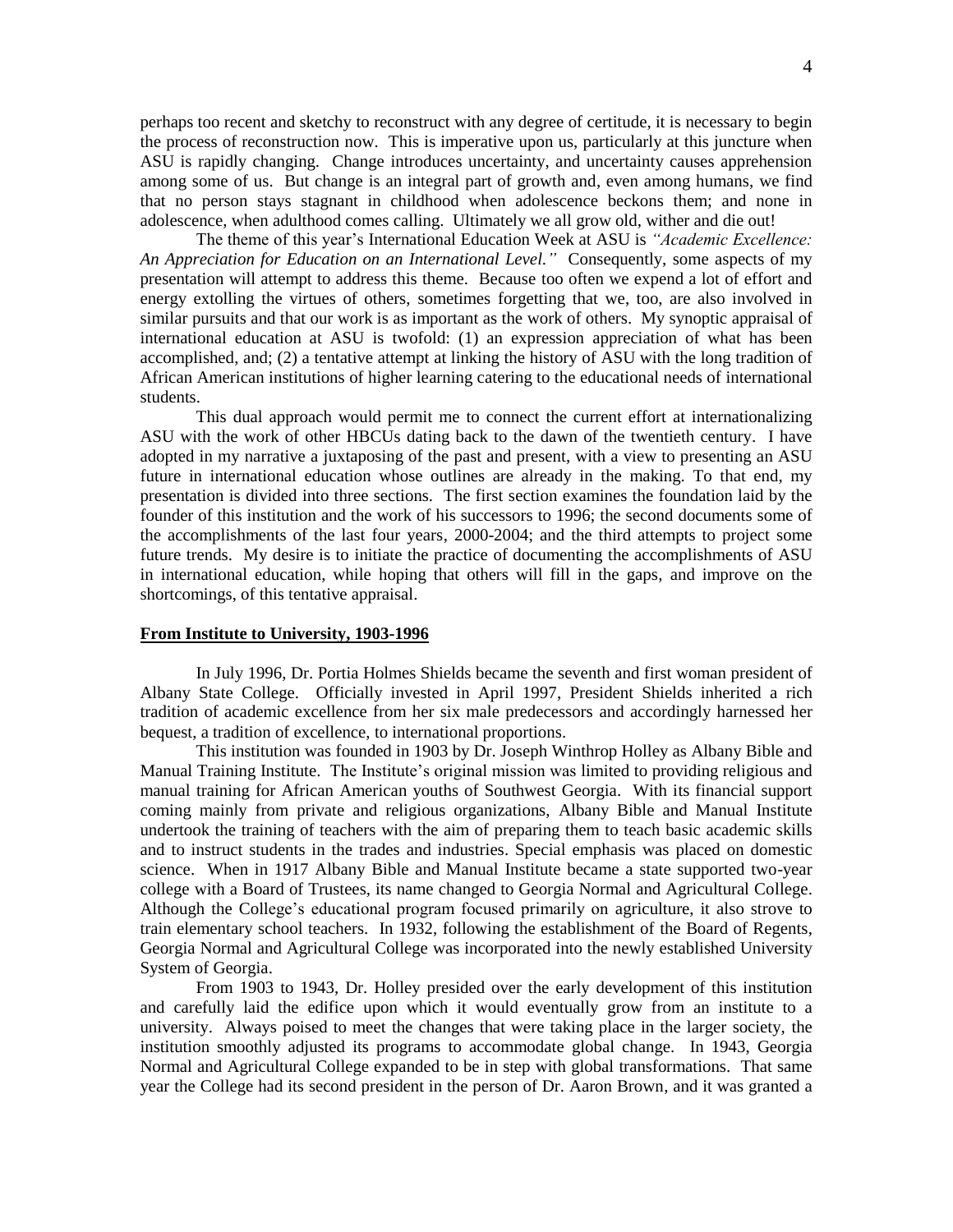four-year-status with authority to confer bachelor's degrees in elementary education and home economics, and it simultaneously assumed the name Albany State College.

In 1949, the educational program of the College was further expanded to include offerings in the arts and sciences, with major fields in the humanities and social sciences. These developments finally resulted in the establishment of new programs, beginning in 1954, when teacher preparation in science, health and physical education, business, music, mathematics, and natural sciences were added. Meanwhile, a shift of leadership occurred in 1954, when Dr. William H. Dennis assumed the office of president. Seven years later in 1961, under the presidency of Dr. Dennis, Albany State College was authorized to offer a four-year degree program in nursing.

The fourth president, Dr. Thomas Miller Jenkins, took over leadership of the College in 1965 and continued the tradition of excellence and growth established by his predecessors. In response to the educational needs of its constituencies as dictated by the changing times, the College's graduate program was developed in cooperation with Georgia State University and was added to the curriculum in the fall of 1972. The new graduate program offered master's degrees in business education, mathematics education, elementary education, English education, health and physical education, and science education in three disciplines: biology, chemistry, and physics. Three years later in the spring of 1975, a master's degree in business administration, in conjunction with Valdosta State College, was added to the College's graduate program.

The 1970s opened with new leadership at Albany State College. Dr. Charles L. Hayes, who took over from Dr. Jenkins in 1969, supervised important transformational developments at the College. It was during this decade that the number of faculty with doctorate degrees more than doubled, a development that enabled the College to offer, by 1981, a graduate program designed and administered solely by its faculty and staff. In 1980 Dr. Billy C. Black was installed as the sixth president of the institution. Dr. Black managed the establishment of new graduate offerings that conferred master's degrees in business administration and education. Criminal justice and public administration were later added to the graduate program during his tenure.

# **International Education at ASU, 1996-2004**

When in July 1996, Dr. Portia Holmes Shields rose to the presidency of Albany State College, a new era opened for the institution. For it was in that same year that Albany State College was granted university status by the University System Board of Regents and took the name Albany State University. Although international students had long benefited from the educational programs offered by ASU since the early days of its existence, international education did not feature as an academic focus of this institution. The centrality of this orientation can be dated to the tenure of President Shields and her appointment in 2000 of Dr. Claude Perkins to the position of Associate Vice President for Academic Affairs and Dean of the Graduate School with special responsibility for administering international education programs.

My first visit to Albany State College was in 1996, when a graduating nursing student from Cameroon invited me to attend her graduation. I retuned to ASU in 2003 to interview for a teaching position in the Department of History, Political Science, and Public Administration. Between 1996 and 2003, Albany State had undergone a staggering transformation. Something new, something positive and uplifting, had happened at ASU. It would hardly be an exaggeration to attribute that "staggering transformation" to the leadership of Dr. Shields, president of the institution.

As a student of history, it is a requirement of my craft to attempt a reconstruction of what happened at ASU by connecting the spectacular transformation of this institution to the leader who presided over it. Dr. Portia Holmes Shields came from Washington, D.C., the capital of the United States. While there, Dr. Shields had been actively involved in multicultural projects with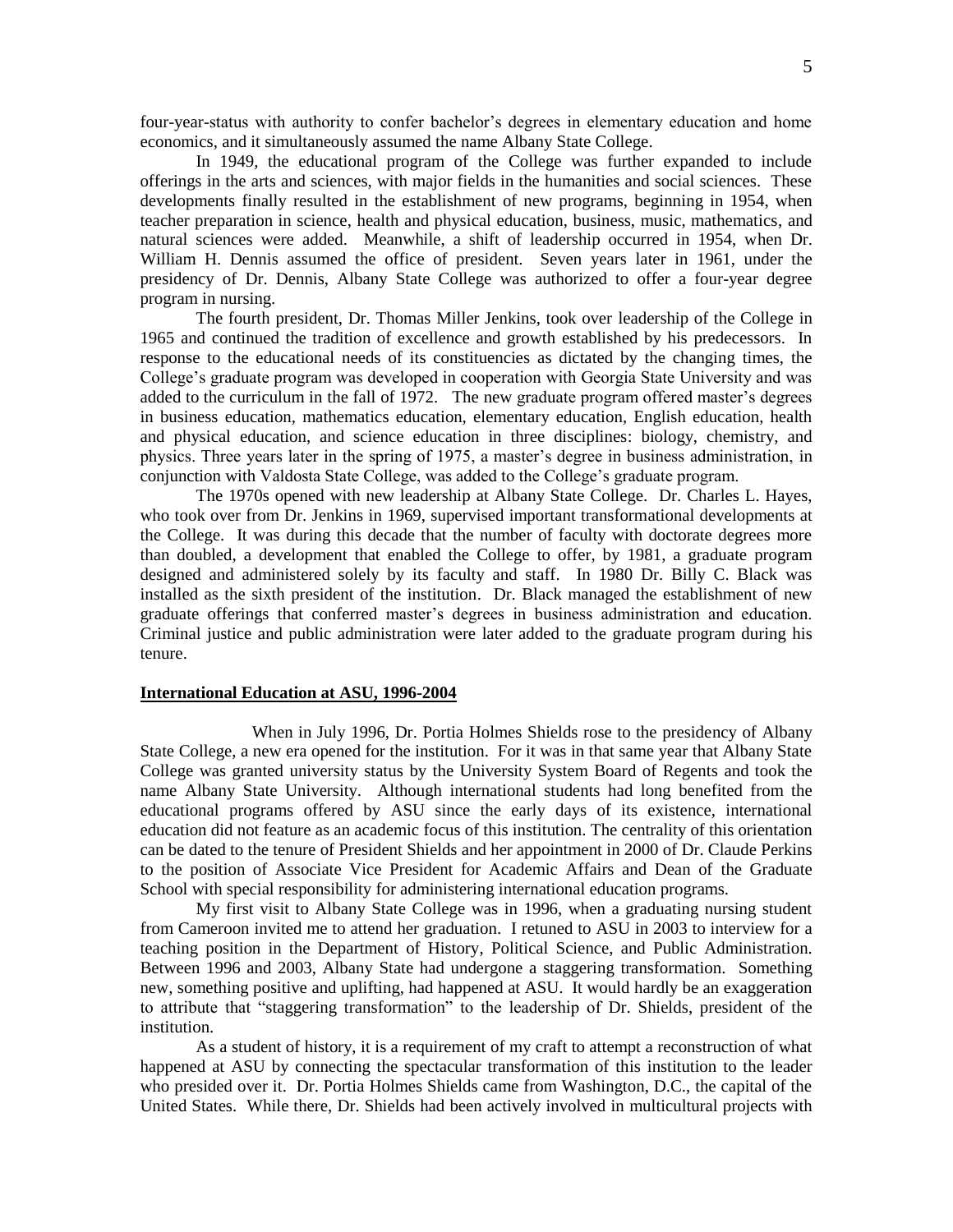various institutions of higher learning during her tenure as Dean of Howard University's School of Education. Dr. Shields also cultivated a cosmopolitan outlook in education. She brought her cosmopolitanism to rural Georgia and decided to transform Albany State College from a rural, local college into a world-class university.

In her search for an able leader to spearhead the project of internationalizing Albany State University, President Shields sought out Dr. Claude Perkins, an educator and administrator with extensive experience, and charged him with the responsibility of developing international programs for ASU. In other words, Dr. Shields commissioned the construction of international programs at ASU; and Dr. Perkins was the architect who mapped out the project and oversaw its construction. Dr. Perkins' appointment coincided with the changes that were already underway. These changes were being fashioned by the Board of Regents of the University System of Georgia, and were focused particularly on exposing Georgia students to international affairs through study abroad programs, efforts at internationalizing the curriculum, the development of institutional affiliations with foreign universities, etc.

Over the past four years, Dr. Perkins has built on the long experience of African American institutions of higher learning, which undertook to sponsor and train Africans beginning at the turn of the twentieth century. Historically Black Colleges and Universities like Tuskegee University and Lincoln University stand out among many. In professional fields such as medicine, Howard University Medical School (1868) and Meharry Medical School of Nashville (1876) played pivotal roles in training African physicians. For example, the man who led the first African nation to independence in 1957, Dr. Kwame Nkrumah of Ghana, was a product of Lincoln University.

Some of the founders of South Africa's African National Congress (ANC), the political party that led the struggle against white minority rule in South Africa, were educated in African American institutions. These include P.K. Isaka Seme, Professor John L. Dube, Solomon T. Plaatje, and Professor D.D.T. Jabavu. In fact, the liberation of Africa from European colonialism was made possible by African Americans, who tirelessly fought for their kin despite the conditions that they themselves suffered in America. And, without African American intercession on behalf of their oppressed brethren in South Africa, black humankind there might still be languishing under Apartheid, that last bastion of white minority rule. It is indeed a strange twist of history: that the descendants of Africans enslaved in white-owned plantations in America were the same people who would rise centuries later to liberate the land of their ancestors!

While the work of African American colleges and universities for Africa and Africans is yet to be completed, these institutions are today opening their doors to ever-increasing numbers of students from across the globe. To this great task of our times, ASU has consciously placed itself as a major player. Barely four years into this enterprise (2000-2004), Albany State University has registered some rather astounding achievements. A partial record of these accomplishments includes but is not limited to the following:

- In 2001 President Shields led ASU students on a visit to China;
- A Study Abroad Program has been established with South Africa and is directed by Dr. Patricia Ryan-Ikegwuonu;
- The T.A.G.S. (Textbooks for a Global Society) Namibia initiative is led by Dr. Carolyn Rollins. She recently received a Namibian delegation and has visited the country;
- ASU Camp Adventure Youth Series administered by Dr. Wilburn Campbell;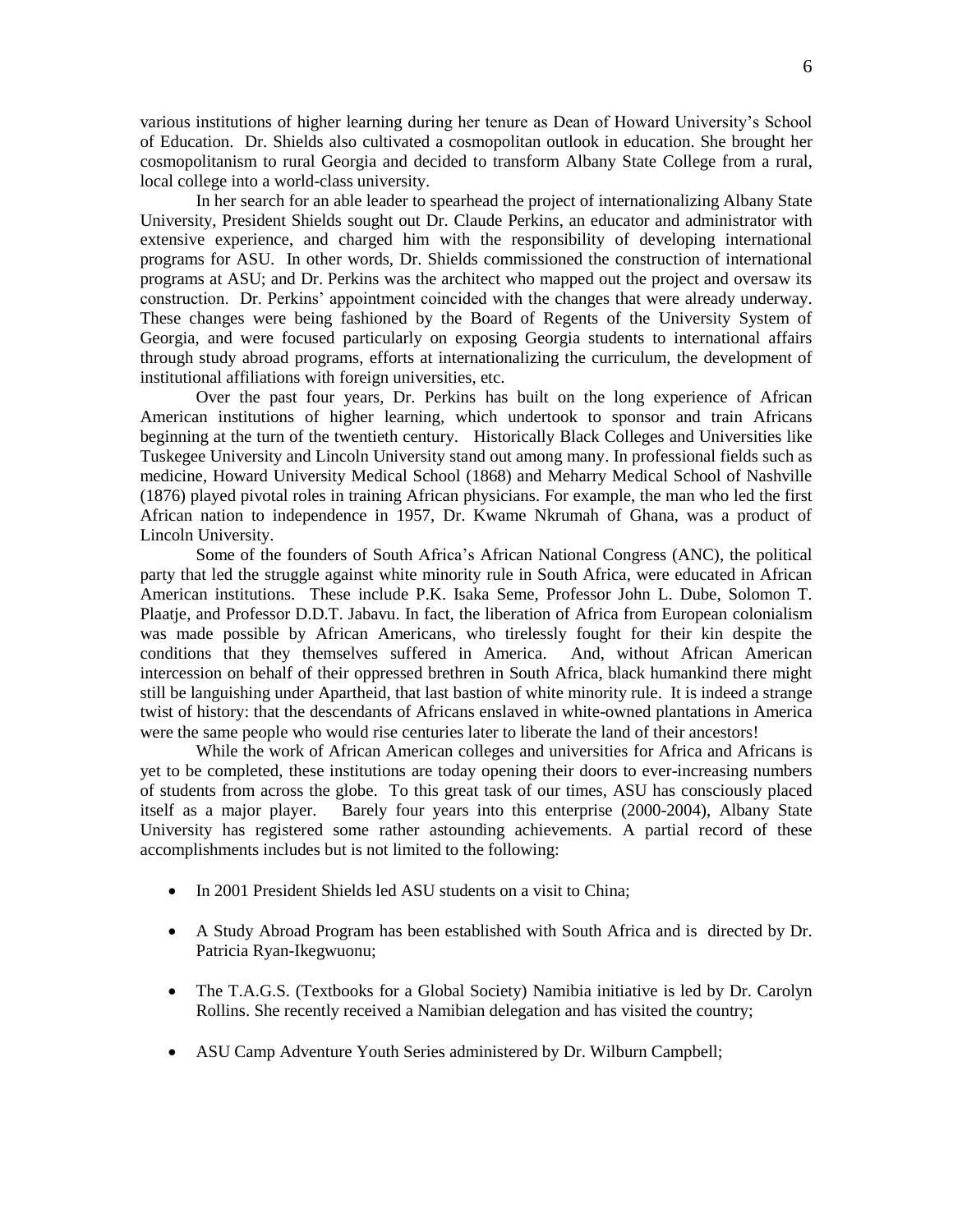- ASU has signed Memoranda of Understanding with universities in Belize, Jamaica, Kenya, Malawi, South Africa, and Swaziland;
- The Ronald H. Brown International Trade Center hosted an agro-business and rural development workshop for representatives from seven African countries this past summer;
- Dr. Kwame Dankwa's National Model United Nations has been in full force since 2002, representing ASU at three successive meetings;
- *The African Symposium: An Online Journal of the African Education Research Network*, involving collaboration among African and North American universities, is managed and edited by ASU;
- ASU students represented the institution at the  $8<sup>th</sup>$  Southeast Model African Union Conference early this month.

By any measure of objective or subjective evaluation, these achievements, less than five years in the making, are truly worthy of note.

# **Some Future Trends, 2004 and Beyond**

There are more international students, faculty, and staff today at ASU than at any other period in the history of the institution. Given this current trend, we cannot but expect these numbers to increase in the coming years. But the presence of so many international faculty, staff, and students on this campus, in and of itself, means very little. Of significance is the need to maintain and even augment programs designed to educating ASU students for world citizenship.

In her Proclamation of the U.S. International Education Week at Albany State University, President Shields accurately noted in one of statements that "The heritage of the United States and its educational institutions is an amalgam of international expression and exchange." This statement symbolizes and bears testimony to Dr. Shields' commitment to internationalize ASU. Currently, ASU boasts of 54 international faculty and staff, and 43 international students. The international presence at ASU comes from 26 countries and four continents: Africa, Asia, Europe, and the Americas.

At this juncture ASU needs to vigorously emphasize the other dimension of international education: the need for American, especially African American students, to develop an active interest in acquiring international experience. The rest of the world is not made up of less civilized people. Even in Africa, a continent berated century after century as "dark" and full of barbarians, an American can live a quality of life that can otherwise be lived only in his or her dreams. Indeed, as President Shields again noted in her proclamation, "International education provides a viable opportunity to strengthen understanding and celebrate cultural diversity." Studies have shown that African American students are underrepresented in study abroad programs. This gap has to be bridged, if not filled, as the world outside of the United States invites African American college students to explore and exploit the available opportunities and possibilities. What many of our students may not know is that those Americans who work abroad make more money than their counterparts at home in the United States. They also save more money because the standards of living in most countries outside of Europe and Japan are lower than in the United States.

I foresee a community of scholars and students at ASU continually expanding with the changing world. And with the development of programs commensurate with educating a student